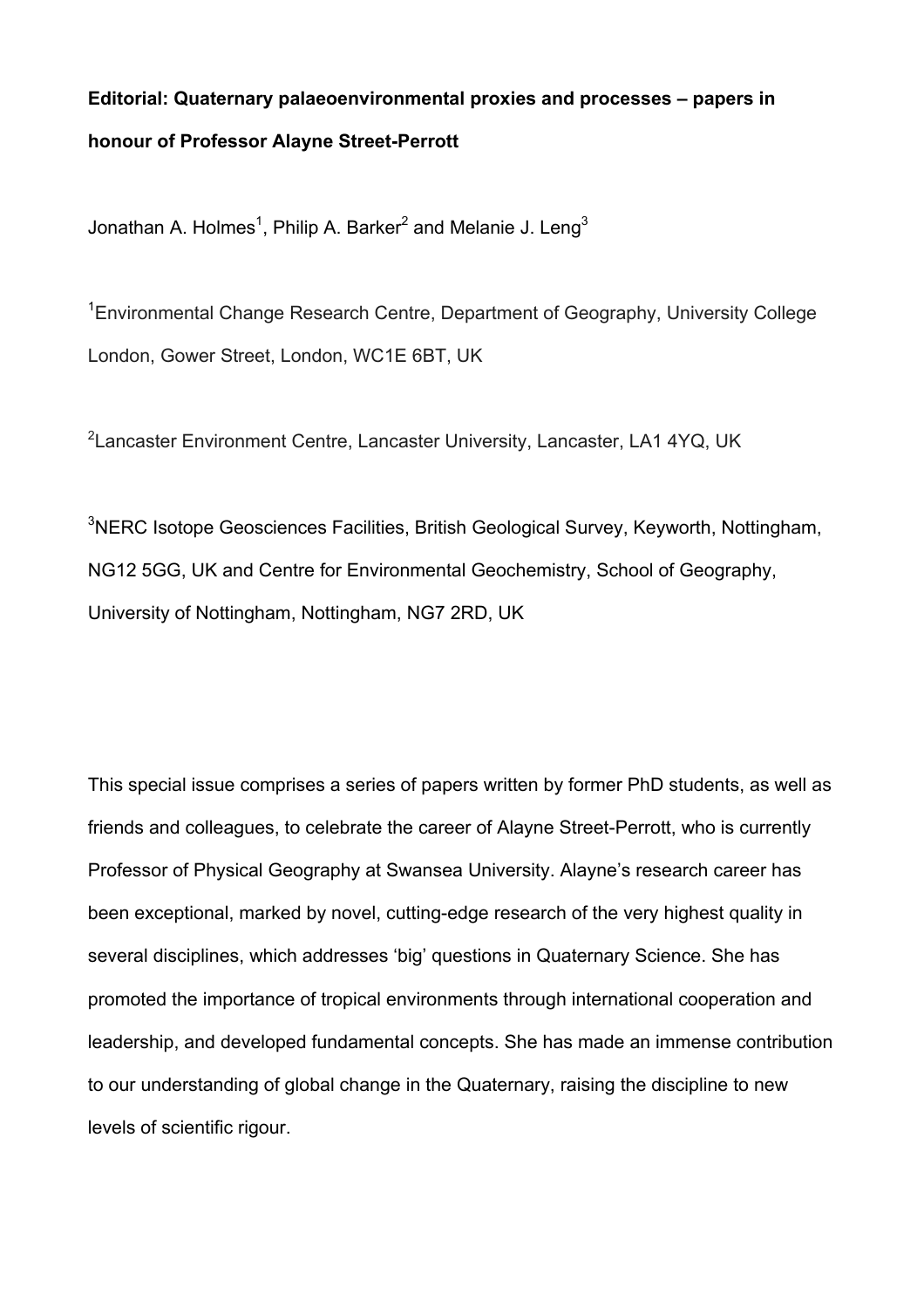Alayne started her academic career with a degree in Geography from the University of Cambridge, followed by an MA in Geography & Geology from the University of Colorado. Her long interest in lakes and palaeoclimate began when she returned to Cambridge to undertake a PhD on Late Quaternary palaeohydrology of East Africa based on lake-level change in the Ziway-Shala Basin, Ethiopia, under the supervision Dick Grove. During her time at Cambridge, Alayne was also a visiting scholar at Addis Ababa University, Ethiopia, holder of a Royal Society Leverhulme Studentship and Attachée de Recherche, Laboratoire de Géologie du Quaternaire, CNRS, France. After her PhD, Alayne moved to the University of Oxford's School of Geography, eventually becoming Programme Leader in Palaeoclimatology at the Environmental Change Unit. She took up her current post of Research Professor (Physical Geography) in Swansea in 1995.

Alayne's work is focused on palaeoclimatology and biogeochemical cycling, mainly in low latitude regions and with particular emphasis on lake-sediment and peat records, but also involving comparisons of palaeoclimate data with modeling experiments. Her groundbreaking research has employed, and indeed developed, a wide variety of sedimentological, geochemical, isotopic and palaeoecological indicators for a diverse array of problems. Her early work on tropical lake-level variations (e.g. Grove et al., 1975; Street and Grove, 1976, 1979) inspired new directions in the use of databases in Quaternary science (Street-Perrott and Roberts, 1983; Street-Perrott and Harrison, 1984, 1985; Street-Perrott et al., 1989a) and as well as moving forward our understanding of the Quaternary in the tropics, which had hitherto been largely overlooked (Street, 1981). Her work on Milankovitch forcing of tropical monsoons undoubtedly paved the way for our understanding of long-term cycles of effective moisture in low-latitude regions, and involved broad international cooperation (e.g., within the Cooperative Holocene Mapping Project, COHMAP) with other palaeoclimatologists and with climate modelers (Kutzbach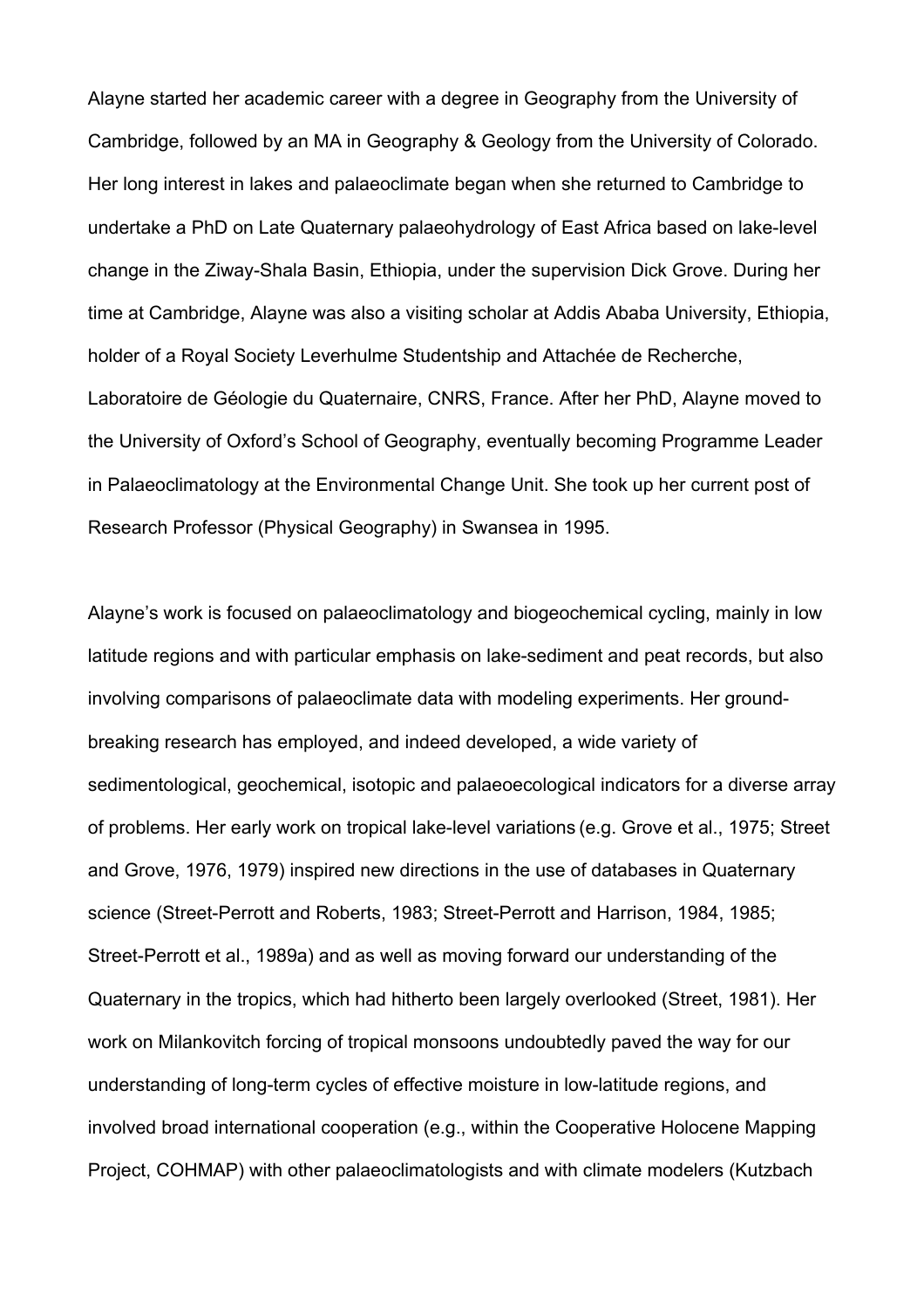and Street-Perrott, 1985; COHMAP Members, 1988. Kutzbach and Street-Perrott (1985) is especially noteworthy as being very highly cited, with more than 600 citations at the time of writing.

During the late 1980s and early 1990s, Alayne began to turn her attention to abrupt climate change. She was amongst the first scientists to identify the existence and significance of sub-Milankovitch scale climate changes in low latitude regions and the role of North Atlantic circulation in their forcing (Street-Perrott and Perrott, 1990; Street-Perrott, 1991). Subsequently, Alayne was a co-investigator in the NERC-Funded RAPID project on isotopes in precipitation as tracers for abrupt Holocene climate change events in the circum-North Atlantic region (Daley et al., 2011), playing a key role in the development oxygen-isotopes in peat cellulose (e.g. Daley et al., 2009, 2010; Loader et al., 2015), a methodology that has since been applied in South America (Daley et al., 2013). She has also long had interests in the role of humans and natural environmental processes in environmental change. The work of Alayne and her students in Mexico has helped to identify the complex interplay between climate change and human activity in driving landscape change during the Holocene (O'Hara et al., 1993). More recently, Alayne has turned her attention to palaeoenvironmental records of elemental cycling, using novel molecular isotopic indicators. In the high-altitudes of East Africa, Alayne revealed important findings about carbon cycling, and the role of  $pCO<sub>2</sub>$  as a driver of vegetation change on glacial-interglacial cycles from her lake studies (Street-Perrott et al., 1997, 1998a, 2004, 2007; Ficken et al., 1998; Huang et al., 2001; Barker et al., 2001). Her work on the silicon cycle (Street-Perrott and Barker 2008; Street-Perrott et al., 2008a,b) in lacustrine environments is at the cutting edge. After her 2014 EGU presentation, she was invited to review orbital forcing on the silicon cycle that she discovered in East African lakes, for *Quaternary Science Reviews*. The resulting paper (Cockerton et al., 2015) is an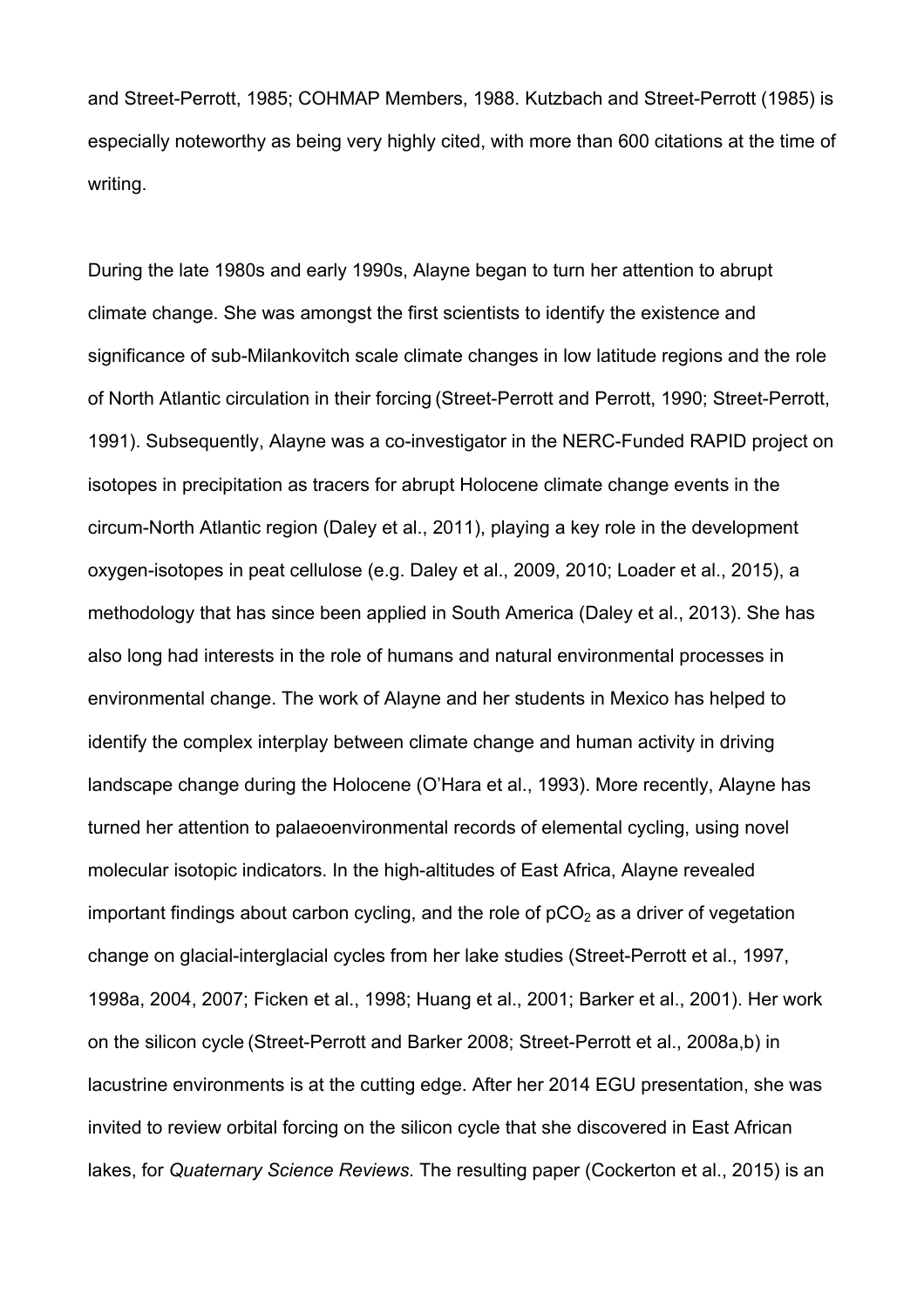internationally-significant contribution to this emerging science area. Alayne's regional specialisms have been in challenging parts of the world including East, West and North Africa (Street and Grove, 1976, Olago et al., 1999, 2000; Wooller et al., 2000; Street-Perrott et al., 2000; Cockerton et al., 2013), Mexico (Metcalfe et al., 1989; Street-Perrott et al., 1989b; O'Hara et al., 1994) the Himalayas (Street-Perrott and Goudie, 1984; Derbyshire et al., 1984; Goudie et al., 1984; Holmes and Street-Perrott, 1989; Holmes et al., 1989) and Jamaica (Street-Perrott et al., 1993; Holmes et al., 1995a,b). Until very recently, she has supported students, accompanying them in the field in these difficult regions, a testament to her career-long dedication to the advancement of her science. She has also been involved in the scientific supervision of students working in New Zealand (Stephens et al., 2012a,b).

Alayne has made countless contributions to the national and international research community throughout her career including NERC, the Royal Society, the QRA and RGS/IBG within the UK, and has represented UK global change science within COHMAP, PMIP, IPCC, IAMAP, IDEAL and INQUA. She has attracted prestigious amounts of funding from RCUK and other sources. She has recently been the recipient of a Lifetime Achievement Award from the International Paleolimnology Association (IPA) and was the 2015 winner of the Croll Medal of the UK Quaternary Research Association (QRA).

The papers in this volume reflect the breadth of Alayne's interests. Parker et al. (2016) examine sediment fluxes in early to mid-Holocene palaeo-lake deposits from the Arabian Peninsula and assess their palaeohydrological significance. Although Alayne has not worked in this part of the world, the study parallels the work that she led in the mid-1990s on Holocene interdunal lake sediments in West Africa, which formed a major part of the NERC-funded SAHEL (Subsaharan Africa; Hydrology, Environment, Limnology) project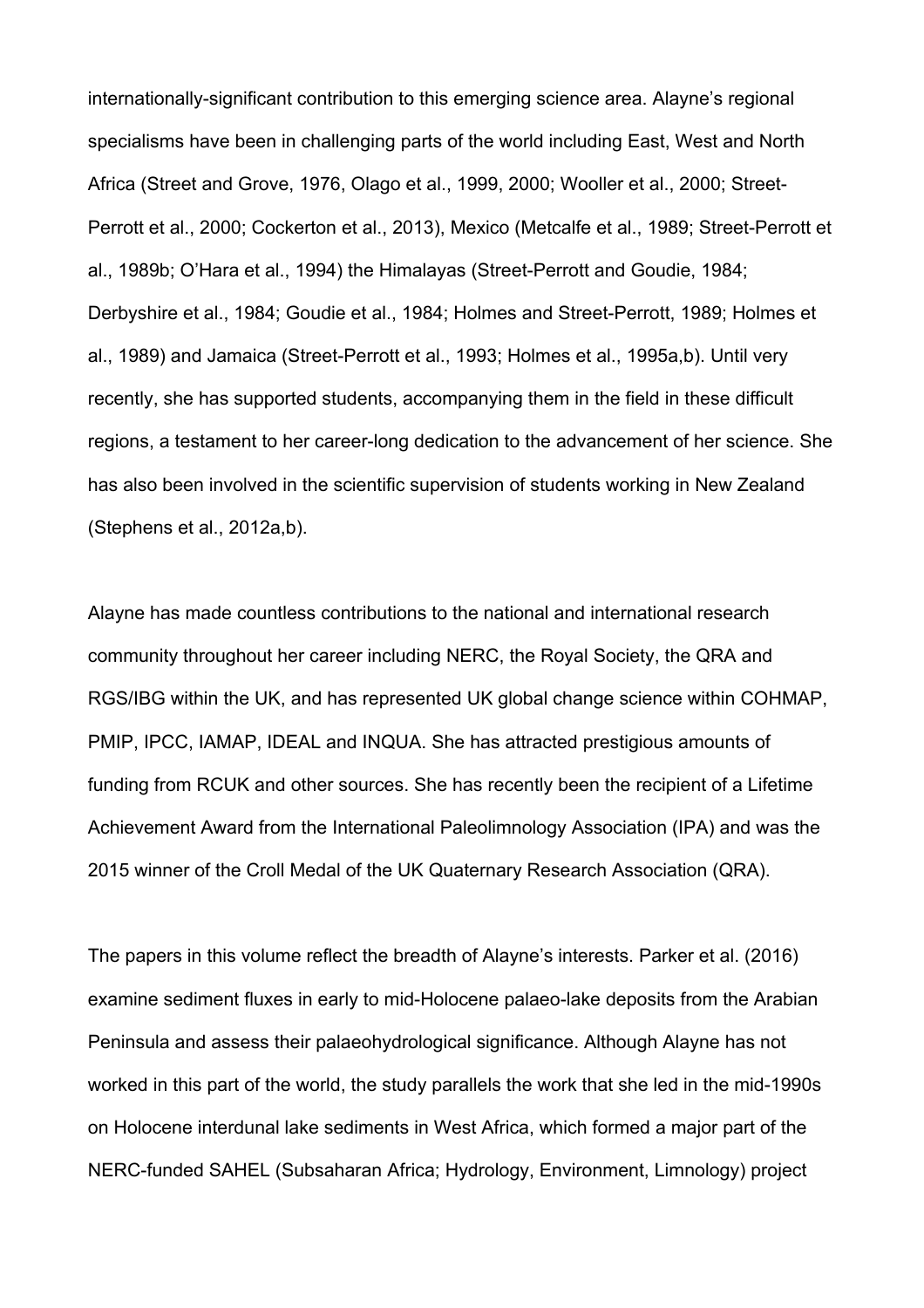(Holmes et al., 1997, 1998, 1999; Street-Perrott et al., 2000; Cockerton et al., 2014). It also makes a contribution to our understanding of the Holocene evolution of the African-Arabian monsoon system, which has formed a major part of Alayne's interests.

Webb et al. (2016) undertake a systematic assessment of the uptake of carbon isotopes into diatom frustules and the extent to which diatoms can provide natural archives of information about carbon cycling in lakes. This work echoes Alayne's interests in lacustrine archives of carbon cycling (e.g. Street-Perrott et al., 1997) and her pivotal role in the use of isotope tracers in biogenic silica in order to understand nutrient cycles and continental weathering (e.g. Leng et al., 2008). Alayne was the spearhead of the now well-established Isotopes in Biogenic Silica (IBiS) working group, who have met regularly over the last decade to discuss advances in biogenic silica research (e.g. Leng et al. 2008)

Alayne has long had research interest in Central Mexican climate and environment, first undertaking fieldwork there more than thirty years ago. The papers by Holmes et al. (2016) and Metcalfe et al. (2016) both relate to sites in Mexico. The former paper is based on a late Pleistocene palaeolimnological record from La Piscina de Yuriria, a crater lake from the Transmexican Volcanic Belt. It uses a multiple-indicator approach to reconstructing climate and catchment history during the late Pleistocene. Results show that whereas earlier phases of catchment disturbance were probably climatic in origin, increased catchment erosion during the Holocene was increasingly mediated by human activity. Alayne herself was involved in the coring of La Piscina de Yuriria and led the initial work at that site (as well as many others in Central Mexico), supervising or co-supervising three of the PhD students who worked there in the 1980s-1990s. The paper by Metcalfe et al. (2016) presents an early to mid-Pleistocene palaeolimnological record from Valsequillo Basin, also in Central Mexico. The authors present multiple lines of evidence to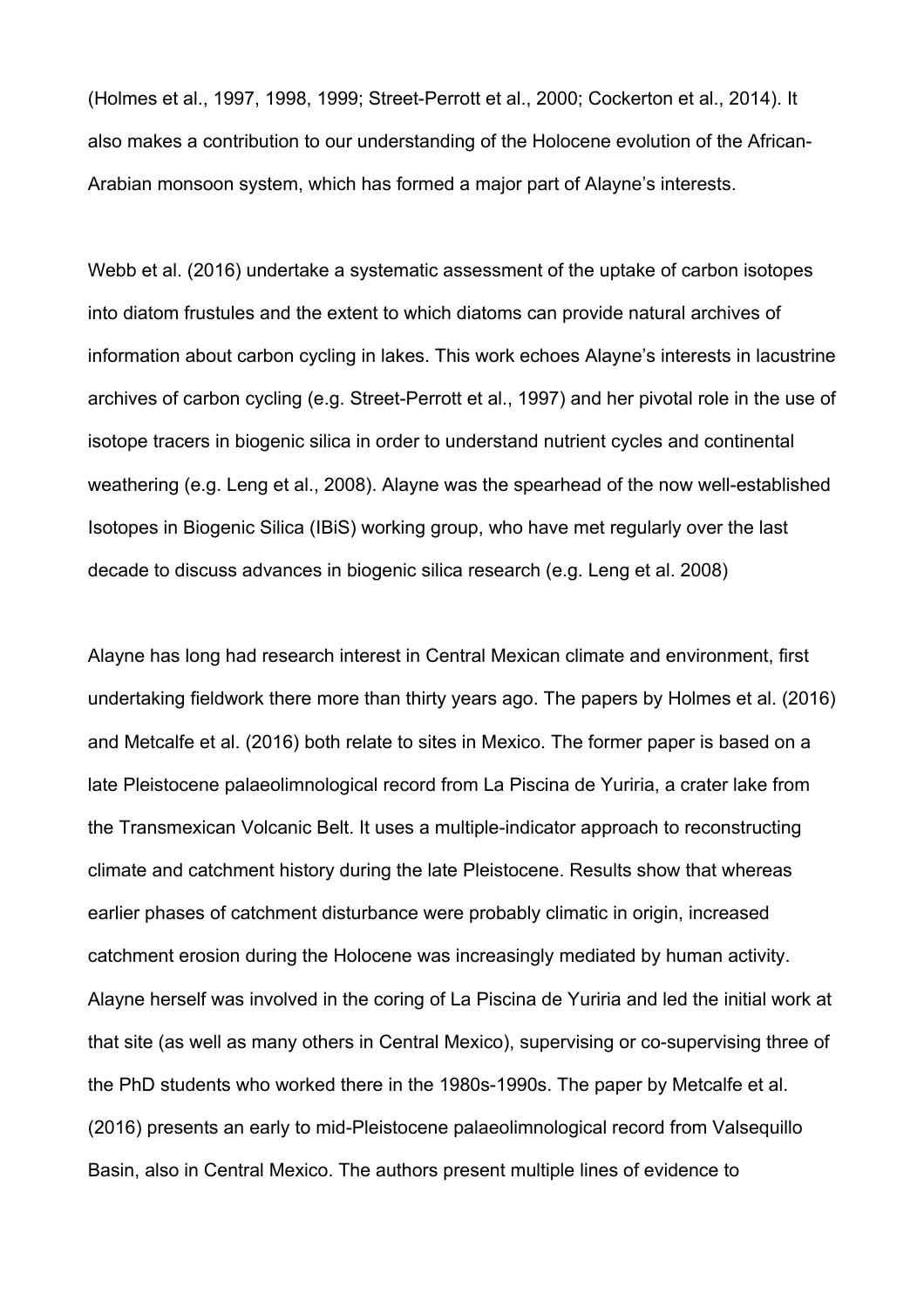characterise the past lacustrine system at this important megafaunal and palaeoanthropological site. The paper by Carson et al. (2016), which is focused on the Bolivian Amazon, uses a mid-to-late Holocene lake-sediment record in order to investigate pre-Columbian impacts on the environment using palaeoecological evidence. The study has strong parallels with work done by Alayne and her former students on anthropogenic modifications of the Central Mexican landscape (e.g. Metcalfe et al., 1989, 1994; O'Hara et al. 1993).

Roberts et al. (2016) present multiple-indicator records from two lake-sediment sequences in Cappadocia, Turkey. By comparing multiple climatic and environmental proxies from two lake sequences they are able to disentangle regional climate signals from those related to basin-specific processes, thus demonstrating the importance of careful site-specific evaluation of individual palaeolimnological records and the potential value of multiple-site approaches in palaeolimnology. This work echoes Alayne's characteristic approach of investigating painstaking detail at each site, whilst striving to identify regional patterns of change in the wider climate and environment from the site-specific records.

Alayne has long held interests in comparisons between climate modelling experiments and palaeoclimate data (Street-Perrott, 1991) arising initially from her work with the Oxford lake-level databank (e.g. Street-Perrott and Harrison, 1985), which was applied to understanding orbital forcing of monsoons (e.g. Kutzbach and Street-Perrott, 1985; Street-Perrott et al., 1990; Street-Perrott, 1991) and made an important contribution to the COHMAP project (COHMAP members, 1988). Harrison et al. (2016) provide a comprehensive overview of the contributions that palaeoclimate data have made to climate modelling experiments.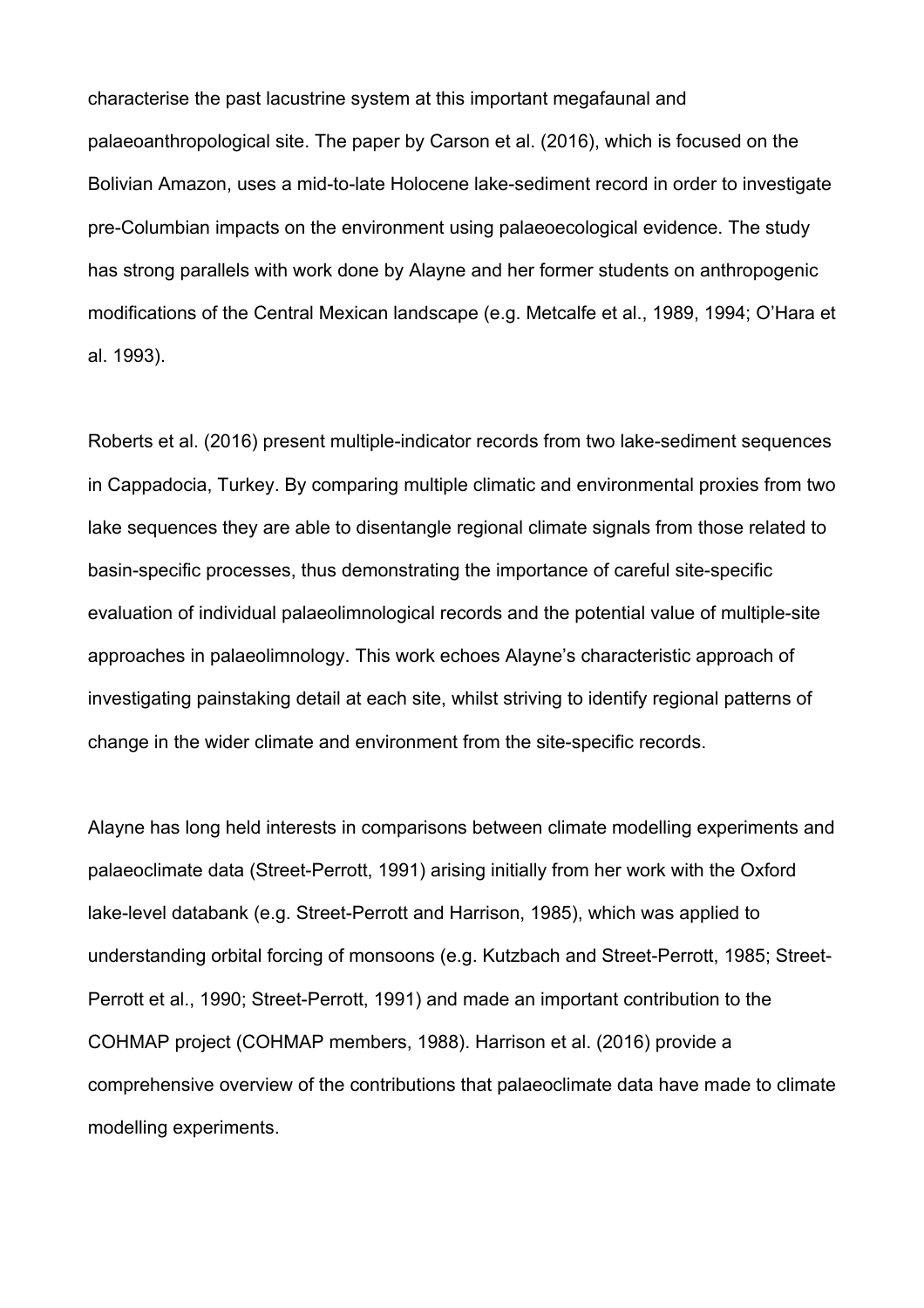Robertson et al. (2016) present an analysis of adaptation of African trees to increasing CO2 levels overt the recent past and into the future. Although Alayne's work has not directly focussed on trees, this paper complements her research in two ways. First, her work on the East African mountain lakes over the last glacial cycle has led to important discoveries about the impact of changing  $pCO<sub>2</sub>$  on tropical forests. Second, Robertson's study focuses on Ethiopia, in which Alayne worked for her PhD, albeit on lakes. Stephens et al. (2016) present a paper that examines the chronology of loess deposits in china and the role of monsoon forcing. This work relates to Alayne's work on monsoons and insolation forcing. Closer to home, Macleod and Davies (2016) present a critical interpretation of tephra in Slaggan Bog, a coastal site in Northwest Scotland. These authors take on a controversial topic and through development of the methodology. One of the characteristics of Alayne's work is to challenge orthodox interpretations and propose alternative explanations, for example in her papers on the silicon cycle.

Alayne has also been involved are the forefront in developing new isotope tracers, for example her work on *Sphagnum* cellulose from peat bogs. Two papers presented here by Daley et al. (2016) and Loader et al. (2016) are concerned with Holocene climate variability from Newfoundland and Patagonia. In the former, the authors present the first combined oxygen and hydrogen isotopic palaeoenvironmental record from *Sphagnum* cellulose from a peatland and show that the  $\delta D/\delta^{18}O$  bi-plot correlates directly with existing measurements of the modern isotopic composition of precipitation from GNIP stations in Nova Scotia and Labrador, implying a close relationship between the estimated isotopic composition of source water used by the mosses and that of the source precipitation. In the latter the authors explored the potential of a site-specific 'space-for-time' approach, which they applied to a hummock-hollow transect on an ombrotrophic raised bog. Results reveal a range of environmental responses and the authors thus recommend conducting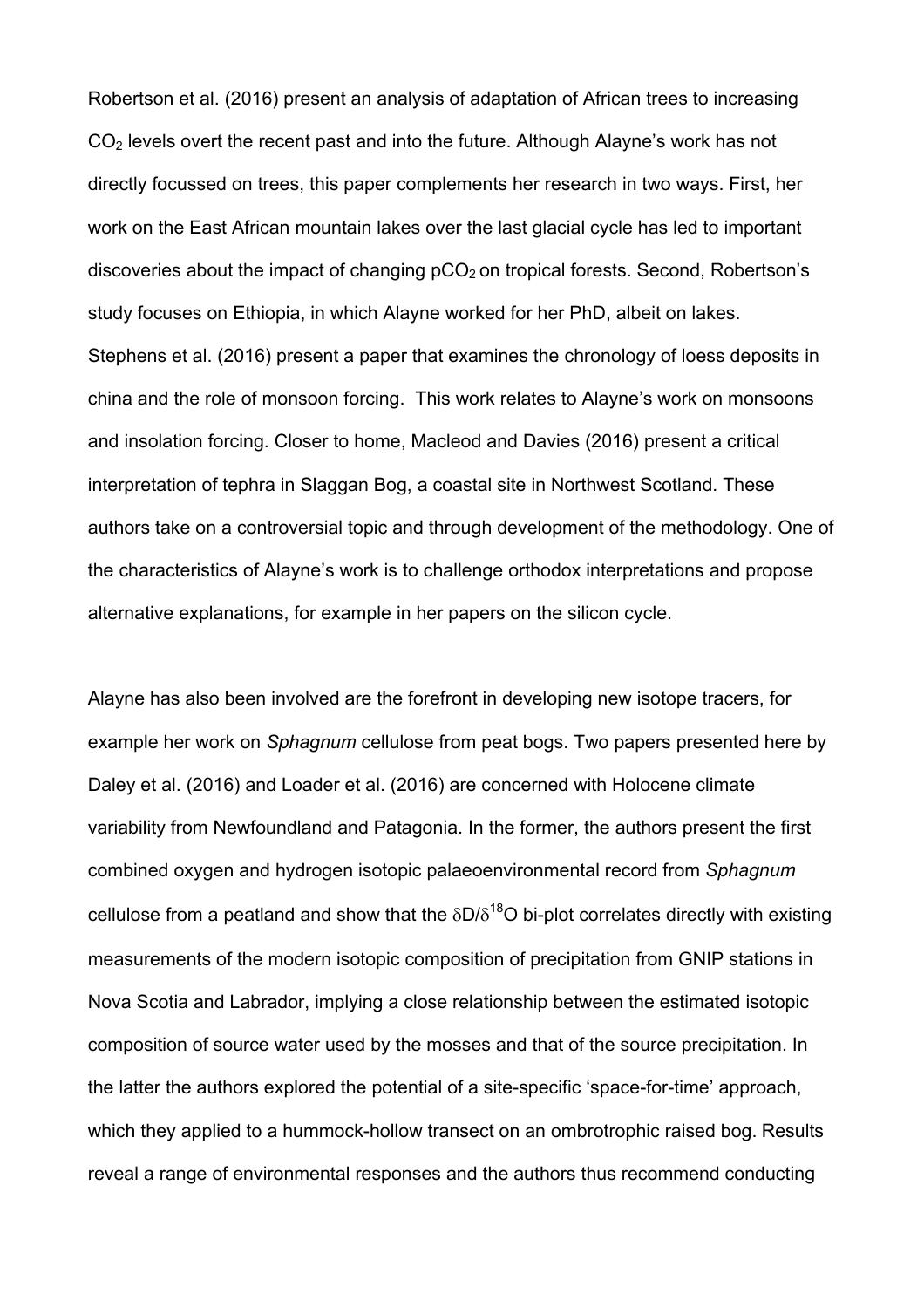site-specific characterisation of plant responses prior to the development of peat isotope records for palaeoenvironmental research.

The papers in this volume are a reflection of an exceptionally broad and diverse scientific career. Moreover, they also reveal a clear direction of travel in the subject from a relatively descriptive science with a focus on temperate and high latitudes to a global system perspective in which tropical processes propagate broad-scale changes and biogeochemistry connects atmospheric, terrestrial and aquatic environments. Future studies by Quaternary scientists using molecular, genetic and even Big Data approaches will benefit from Alayne's pioneering ability to harness state of the art techniques for the understanding of changes in Earth systems during the Quaternary period.

Alayne's exceptional career to date has included the authoring of more than 130 publications (see her Google Scholar listing for further information). Moreover, she has inspired and mentored a second and third generation of men and women in Quaternary science, including a good number who are now professors and scientific leaders in their own right. Alayne's research has been supported by her family. Her husband Alan Perrott's formidable logistical and field skills were the foundation of their major research projects in East and West Africa, Jamaica and Mexico. Alan very sadly died in 2002. Their daughter Marie has, over the years, been well known to the scientific community as an accompanying member on various field campaigns and conferences.

## **References**

Barker PA, Street-Perrott FA, Leng MJ, Greenwood PB, Swain DL, Perrott RA, Telford RJ, Ficken KJ. 2001. A 14 ka oxygen-isotope record from diatom silica in two alpine lakes on Mt. Kenya. *Science,* **292:** 2307-2310.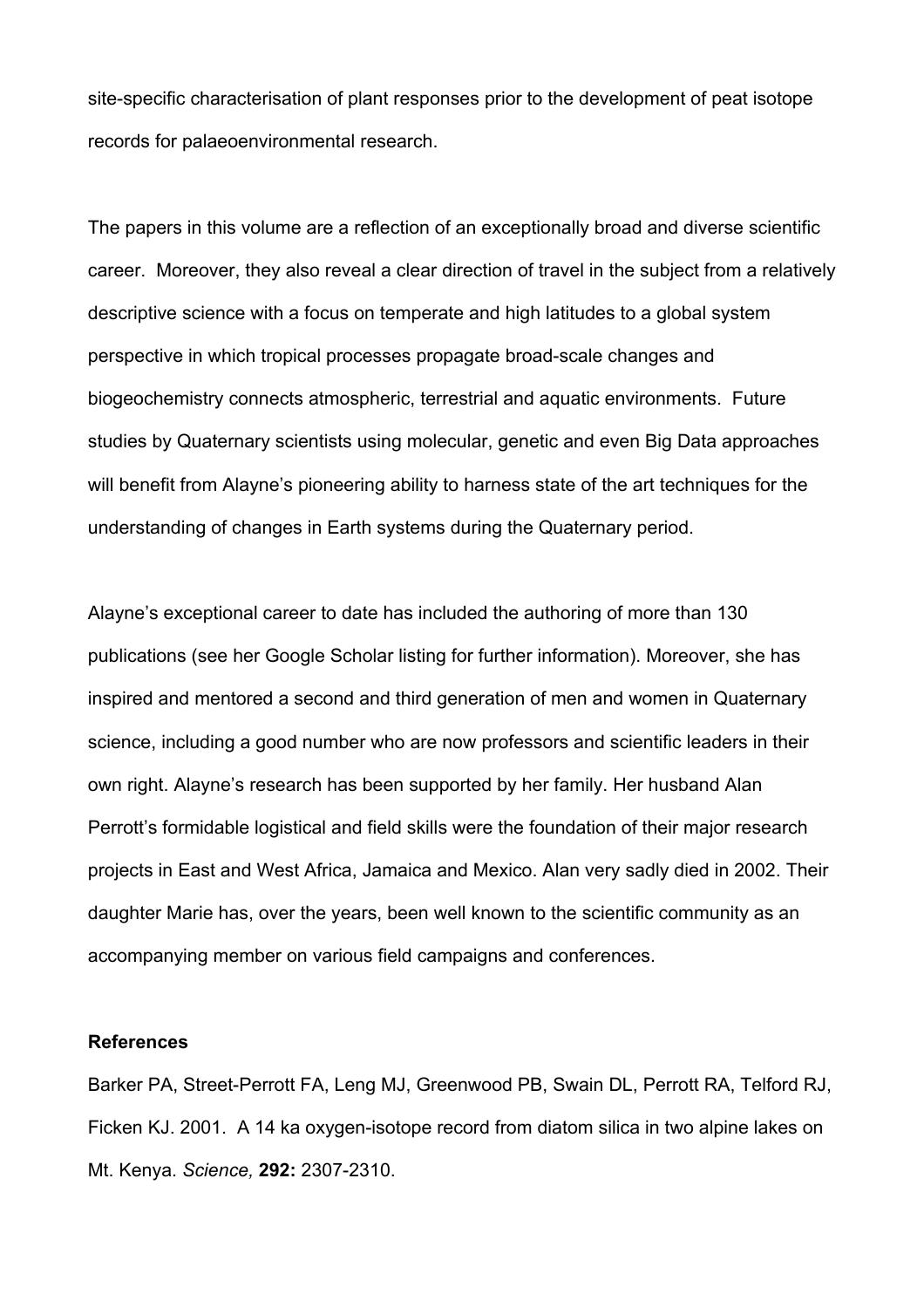Cockerton, HE, Street-Perrott FA, Leng MJ, Barker PA, Horstwood MS, Pashley V. 2013. Stable-isotope (H, O, and Si) evidence for seasonal variations in hydrology and Si cycling from modern waters in the Nile Basin: implications for interpreting the Quaternary record. *Quaternary Science Reviews,* **66:** 4-21,

Cockerton HE, Holmes JA, Street-Perrott FA, Ficken KJ. 2014. Holocene dust records from the West African Sahel and their implications for changes in climate and land-surface conditions. *Journal of Geophysical Research (Atmospheres)*, doi: 10.1002/2013JD021283.

Cockerton, HE, Street-Perrott FA, Barker PA, Leng MJ, Sloane HJ, Ficken KJ. 2015. Orbital forcing of glacial/interglacial variations in chemical weathering and silicon cycling within the upper White Nile basin, East Africa: Stable-isotope and biomarker evidence from Lakes Victoria and Edward. *Quaternary Science Reviews,* **130:** 57-71.

COHMAP Members. 1988. Major climatic changes since 18,000 yr BP: Observations and model simulations. *Science,* **241:** 1043-1052.

Daley TJ, Street-Perrott FA, Loader NJ, Barber KE, Hughes PM, Fisher EH, Marshall JD. 2009. Terrestrial climate signal of the "8200-yr cold event" in the Labrador Sea region. *Geology,* **37:** 831-834.

Daley TJ, Barber KE, Street-Perrott FA, Loader NJ, Marshall JD, Crowley SF, Fisher EH. 2010. Holocene climate variability revealed in *Sphagnum* cellulose oxygen-isotope and palaeoecological analyses from Walton Moss, northern England. *Quaternary Science Reviews,* **29:** 1590-1601.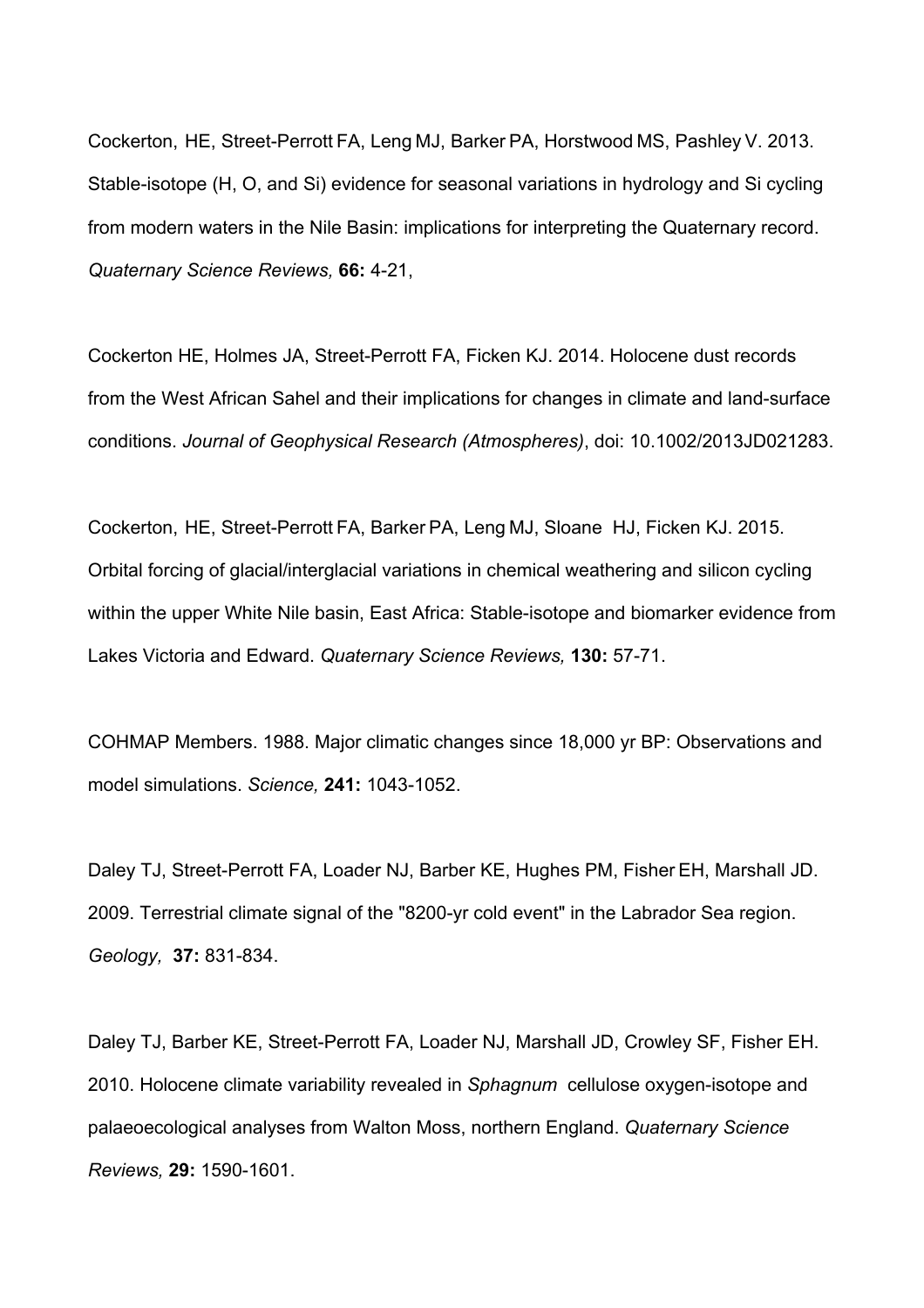Daley TJ, Thomas ER, Holmes JA, Street-Perrott FA, Chapman MR, Tindall JC, Valdes PJ, Loader NJ, Marshall JD, Wolff EW, Hopley PJ, Atkinson T, Barber KE, Fisher EH, Robertson I, Hughes PDM. 2011. The 8200 yr BP event in stable isotope records from the North Atlantic region. *Global and Planetary Change,* **79:** 288-302.

Daley TJ, Mauquoy D, Chambers FM, Street-Perrott FA, Hughes PDM, Loader NJ, Roland T, Garcia-Meneses P. 2013. Investigating late Holocene variations in hydroclimate and the stable isotope composition of precipitation using southern South American peatlands: an hypothesis. *Climate of the Past,* **8:** 1457-1471.

Daley TJ, Mauquoy D, Chambers FM, Street-Perrott FA, Hughes PDM, Loader NJ, Roland T, Garcia-Meneses P. 2013. Investigating late Holocene variations in hydroclimate and the stable isotope composition of precipitation using southern South American peatlands: an hypothesis. *Climates of the Past,* **8:** 1457-1471.

Derbyshire E, Li Jijun, Perrott F, Xu Shuying, Waters R. 1984. Quaternary glacial history of the Hunza Valley, Karakoram mountains, Pakistan. In: *International Karakoram Project volume two* [Miller KJ. (Ed.] Cambridge University Press: Cambridge; pp. 456-495.

Ficken KJ, Street-Perrott FA, Perrott RA, Swain D, Eglinton G. 1998. Glacial/interglacial variations in carbon cycling revealed by molecular and isotopic stratigraphy of Lake Nkunga, Mt. Kenya. *Organic Geochemistry,* **29:** 1701-1719.

Goudie AS, Brunsden D, Collins D, Derbyshire E, Ferguson R, Hashmet Z, Jones DK Perrott F, Said M, Waters R, Whalley W. 1984. The geomorphology of the Hunza Valley,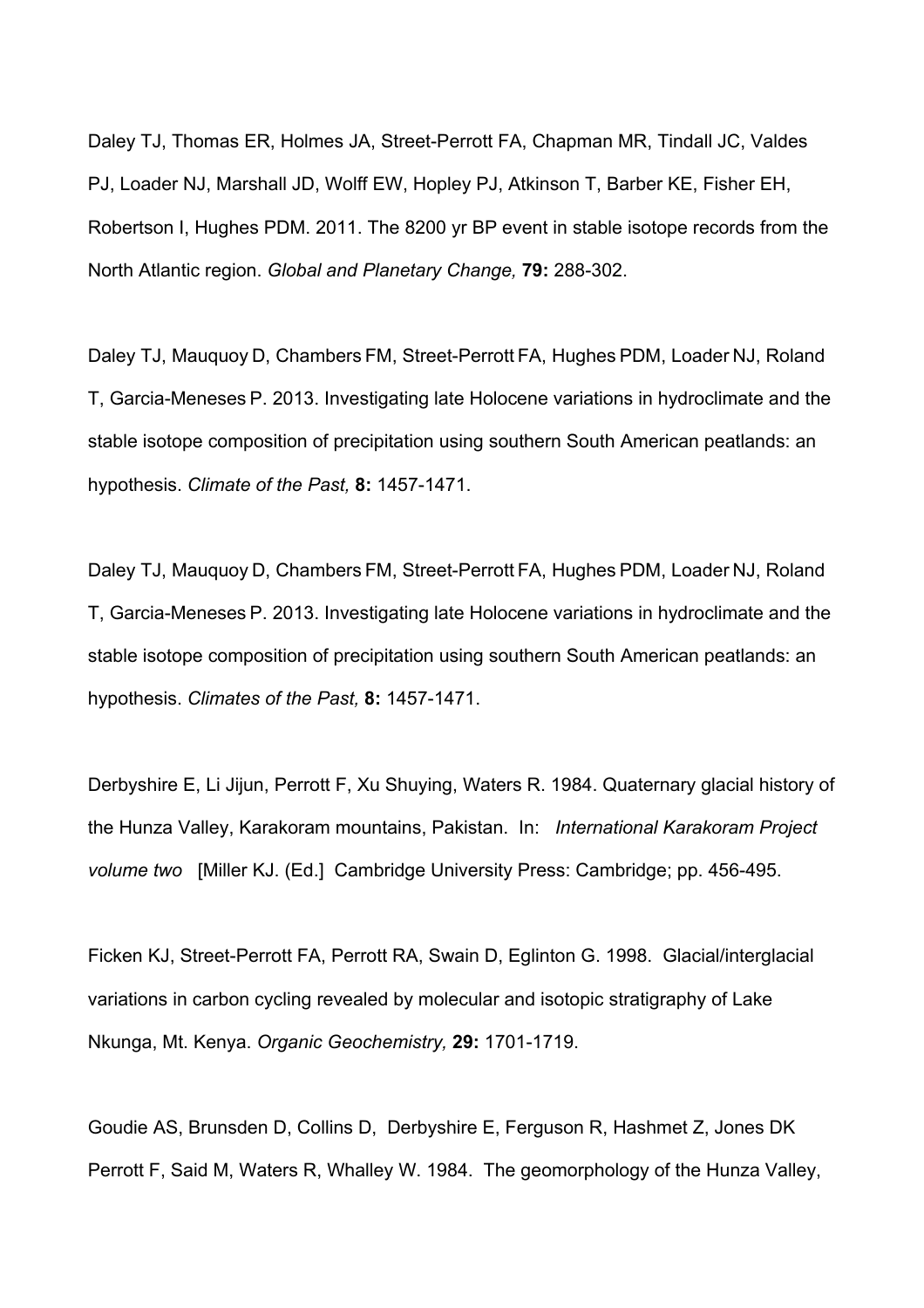Karakoram mountains, Pakistan*.* In: *International Karakoram Project volume two* [Miller KJ. (Ed.] Cambridge University Press: Cambridge; pp. 359-410.

Grove AT, Street FA, Goudie AS. 1975. Former lake levels and climatic change in the Rift Valley of Southern Ethiopia. *Geographical Journal,* **141:** 175-194.

Holmes JA, Street-Perrott FA. 1989. The Quaternary glacial history of Kashmir, north-west Himalaya. *Zeitschrift für Geomorphologie Supplementband,* **76:** 195-212.

Holmes JA, Allen MJ, Street-Perrott FA, Barber NGH, Ivanovich M, Perrott RA, Waller MP. 1999. Late Holocene palaeolimnology of Bal Lake, Northern Nigeria, a multidisciplinary study. *Palaeogeography, Palaeoclimatology, Palaeoecology,* **148:** 169-185.

Holmes JA, Fothergill PA, Street-Perrott FA, Perrott RA. 1998. A high-resolution Holocene ostracod record from the Sahel zone of Northeastern Nigeria. *Journal of Paleolimnology,* **20:** 369-380.

Holmes JA, Street-Perrott FA, Hales PE. 1992. Trace-element chemistry of non-marine ostracods as a means of palaeolimnological reconstruction: An example from the Quaternary of Kashmir, northern India. *Chemical Geology,* **95:** 177-186.

Holmes JA, Street-Perrott FA, Allen MJ, Fothergill PA, Harkness DD, Kroon D, Perrott RA. 1997. Holocene palaeolimnology of Kajemarum Oasis, Northern Nigeria: an isotopic study of ostracodes, bulk carbonate and organic carbon. *Journal of the Geological Society of London,* **154:** 311-319.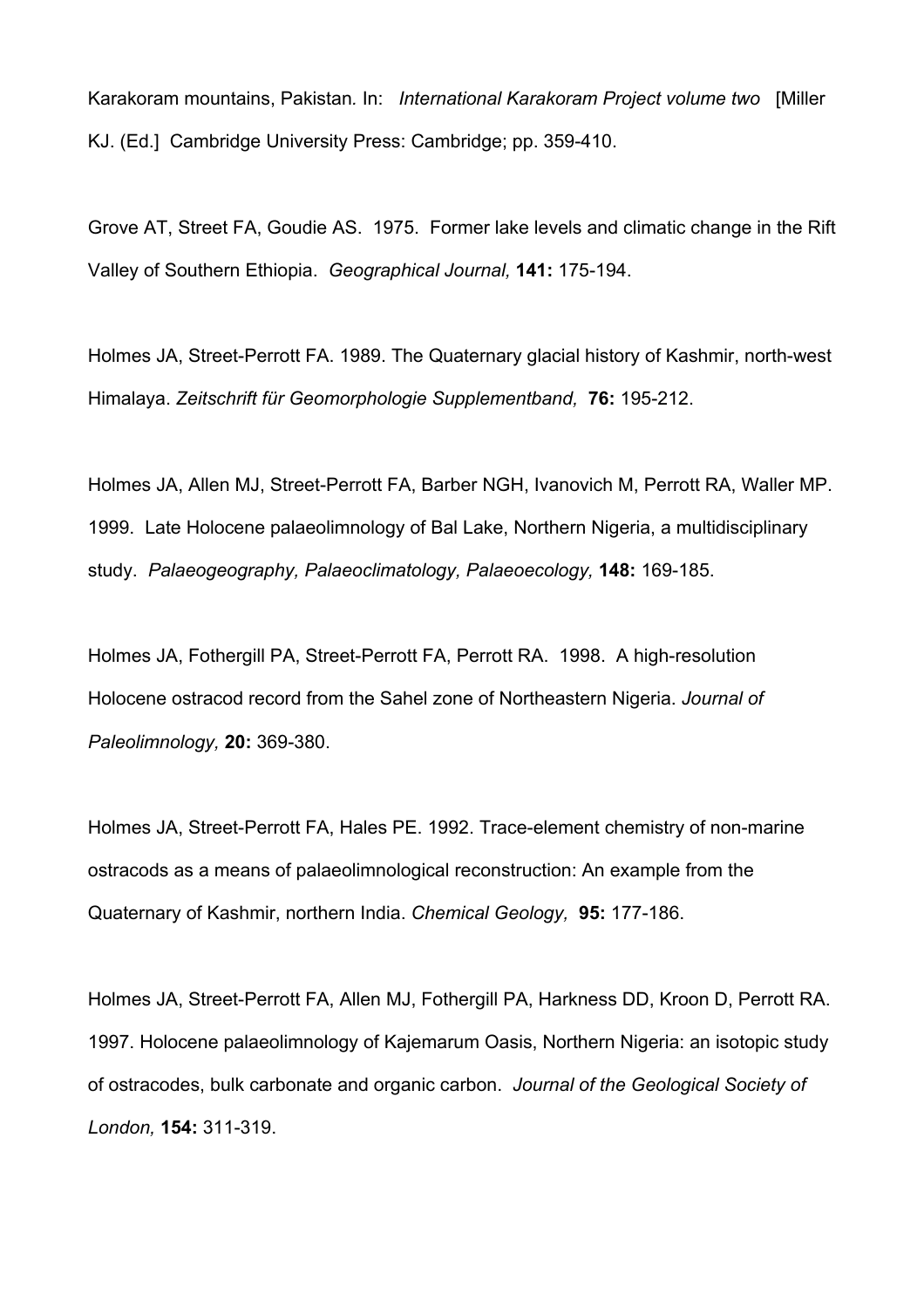Holmes JA, Street-Perrott FA, Heaton THE, Darbyshire DPF, Davies NC, Hales PE.1995a. Chemical and isotopic composition of karstic lakes in Jamaica, West Indies *Hydrobiologia,* **312:** 121-138.

Holmes JA, Street-Perrott FA, Ivanovich M, Perrott RA. 1995b. A late Quaternary palaeolimnological record from Jamaica based on trace-element chemistry of ostracod shells. *Chemical Geology,* **124:** 143-160.

Holmes JA, Street-Perrott FA, Perrott RA, Stokes S, Waller MP, Huang Y, Eglinton G, Ivanovich M. 1999. Holocene landscape evolution of the Manga Grasslands, NE Nigeria: Evidence from palaeolimnology and dune chronology. *Journal of the Geological Society of London,* **156:** 357-368.

Huang Y, Street-Perrott FA, Metcalfe SE, Brenner M, Moreland M, Freeman KH. 2001. Climate change as the dominant control on glacial-interglacial variations in  $C_3$  and  $C_4$  plant abundance. *Science,* **293:** 1647-1651.

Kutzbach JE, Street-Perrott FA. 1985. Milankovitch forcing of fluctuations in the level of tropical lakes from 18 to 0 kyr BP. *Nature,* **317:** 130-134.

Leng MJ, Street-Perrott FA, Barker PA. 2008. Isotopes in biogenic silica (IBiS). *Journal of Quaternary Science,* **23:** 311-312.

Loader NJ, Street-Perrott FA, Daley TJ, Hughes PDM, Kimak A, Levanič T, Mallon G, Mauquoy D, Robertson I, Roland TP, van Bellen S, Ziehmer MM, Leuenberger M. 2015.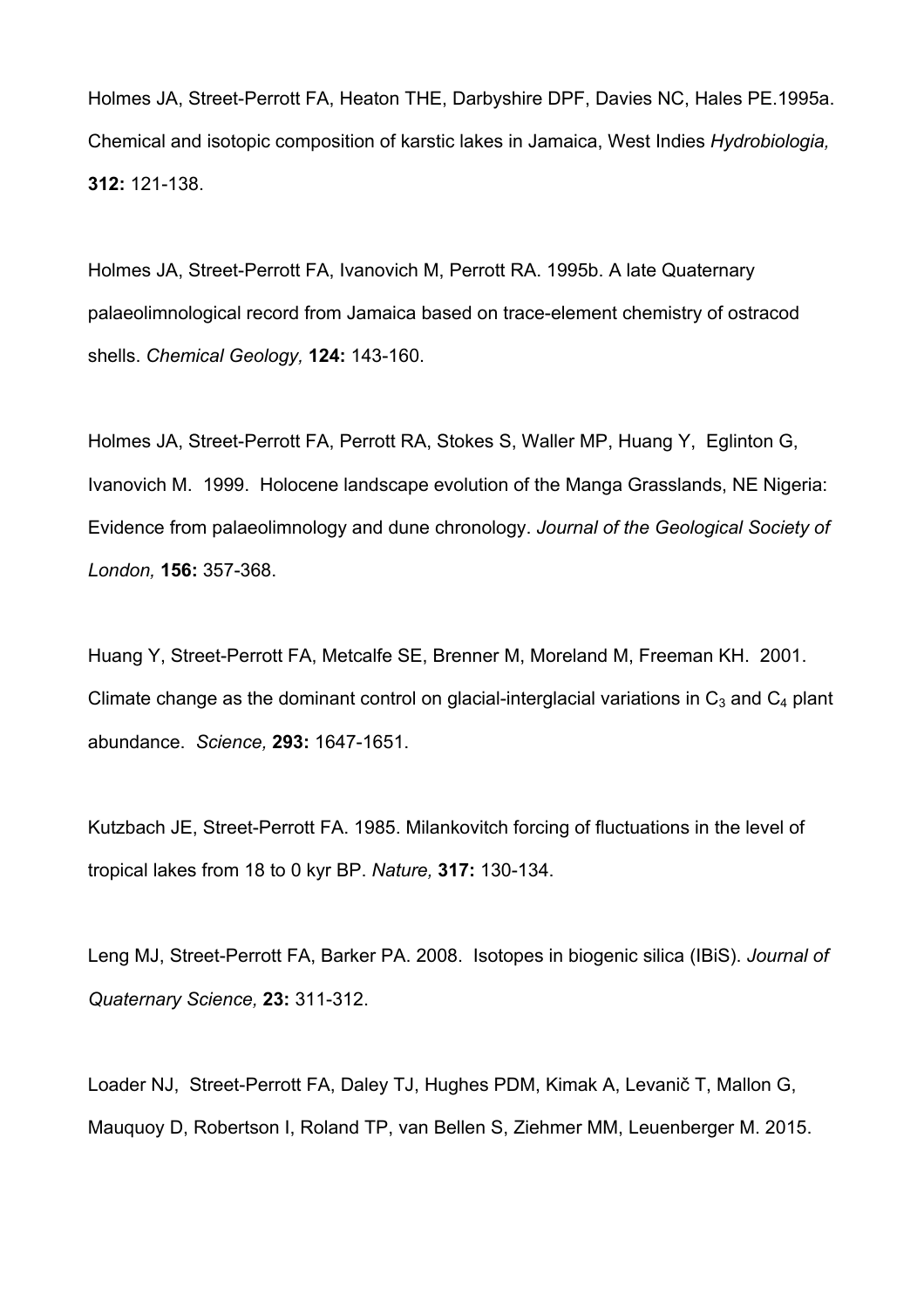Simultaneous determination of carbon, oxygen and hydrogen isotopes in cellulose. *Analytical Chemistry,* **87:** 376-380.

Metcalfe SE, Street-Perrott FA, Brown RB, Hales PE, Perrott RA, Steininger FM. 1989. Late Holocene human impact on lake basins in central Mexico *Geoarchaeology,* **4:** 119- 141.

Metcalfe SE, Street-Perrott FA, O'Hara SL, Hales PE, Perrott RA. 1994. The palaeolimnological record of environmental change: examples from the arid frontier of Mesoamerica In: *Effects of Environmental Change in Drylands: Biogeographical and Geomorphological Perspectives* [Millington AC, Pye K. *(*Eds.)], Wiley: Chichester; pp. 131- 145*.*

O'Hara SL, Metcalfe SE, Street-Perrott FA. 1994. On the arid margin: the relationship between climate, humans and the environment. A review of evidence from the highlands of central Mexico. *Chemosphere,* **29:** 965-981*.*

O'Hara SL, Street-Perrott FA, Burt TP. 1993. Prehispanic soil erosion around Lake Pátzcuaro, Mexico. *Nature,* **362:** 48-51.

Olago DO, Street-Perrott FA, Perrott RA, Ivanovich M, Harkness DD. 1999. Late Quaternary glacial-interglacial cycle of climatic and environmental change on Mt. Kenya, Kenya. *Journal of African Earth Sciences,* **29:** 593-618.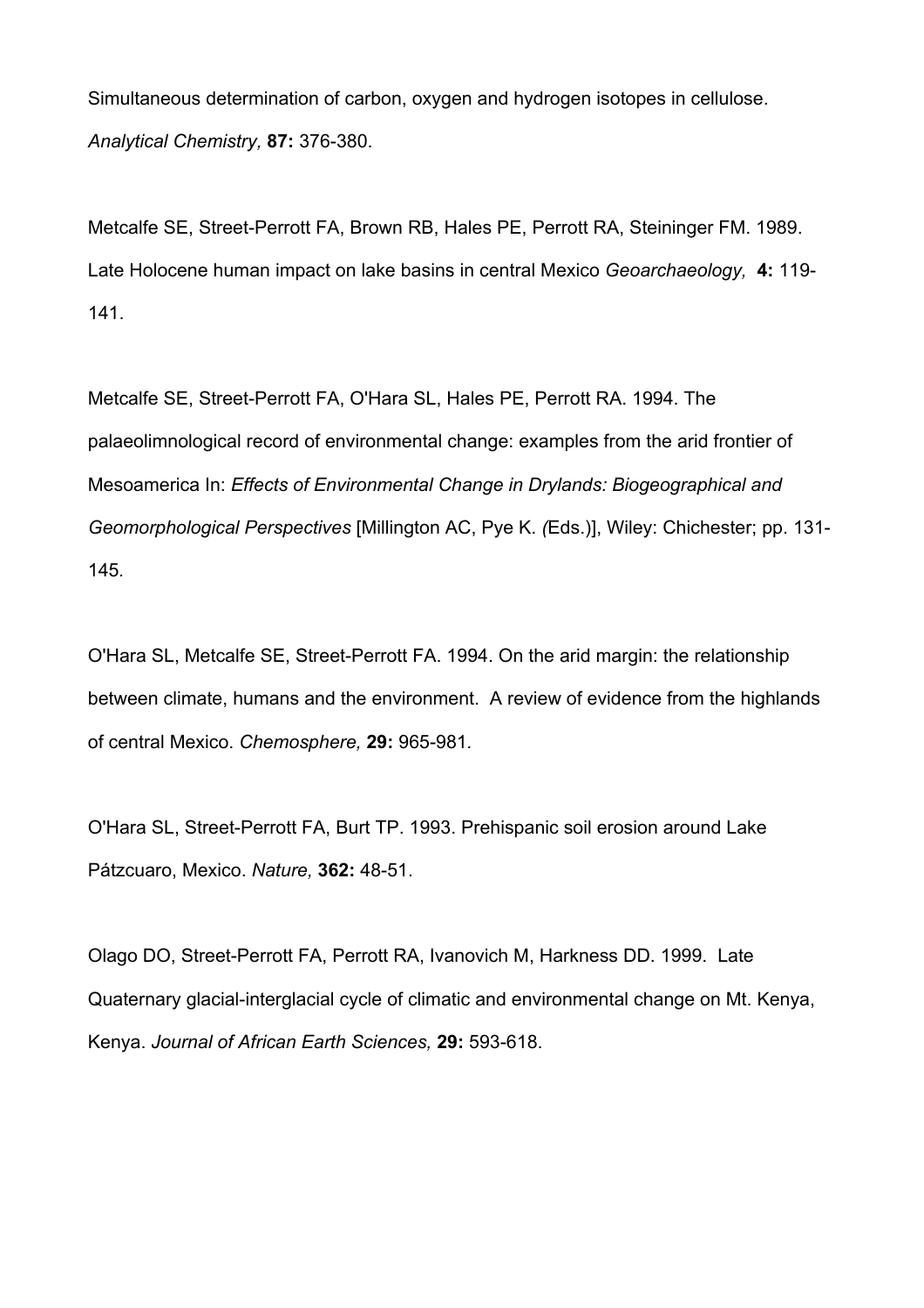Olago DO, Street-Perrott FA, Perrott RA, Ivanovich M, Harkness DD, Odada EO. 2000. Long-term temporal characteristics of palaeomonsoon dynamics in equatorial Africa. *Global and Planetary Change,* **26:** 159-171.

Stephens T, Atkin D, Augustinus P, Shane P, Lorrey A, Street-Perrott FA, Nilsson A, Snowball I. 2012a. A late glacial Antarctic climate teleconnection and variable Holocene seasonality at Lake Pupuke, Auckland, New Zealand. *Journal of Paleolimnology,* **48:** 785– 800.

Stephens T, Atkin D, Cochran U, Augustinus P, Reid M, Lorrey A, Shane P, Street-Perrott FA. 2012b. A diatom-inferred record of reduced effective precipitation during the Last Glacial Coldest Phase (28.8–18.0 cal kyr BP) and increasing Holocene seasonality at Lake Pupuke, Auckland, New Zealand. *Journal of Paleolimnology,* **48:** 801–817.

Street FA. 1981. Tropical palaeoenvironments. *Progress in Physical Geography,* **5:** 157- 185.

Street FA, Grove AT. 1976. Environmental and climatic implication of late Quaternary lake-level fluctuations in Africa. *Nature,* **261:** 385-390.

Street FA, Grove AT. 1979. Global maps of lake-level fluctuations since 30,000 BP *Quaternary Research,***12:** 83-118.

Street-Perrott FA. 1991. GCM modelling of palaeoclimates: A critique. *The Holocene,* **1:** 74-80.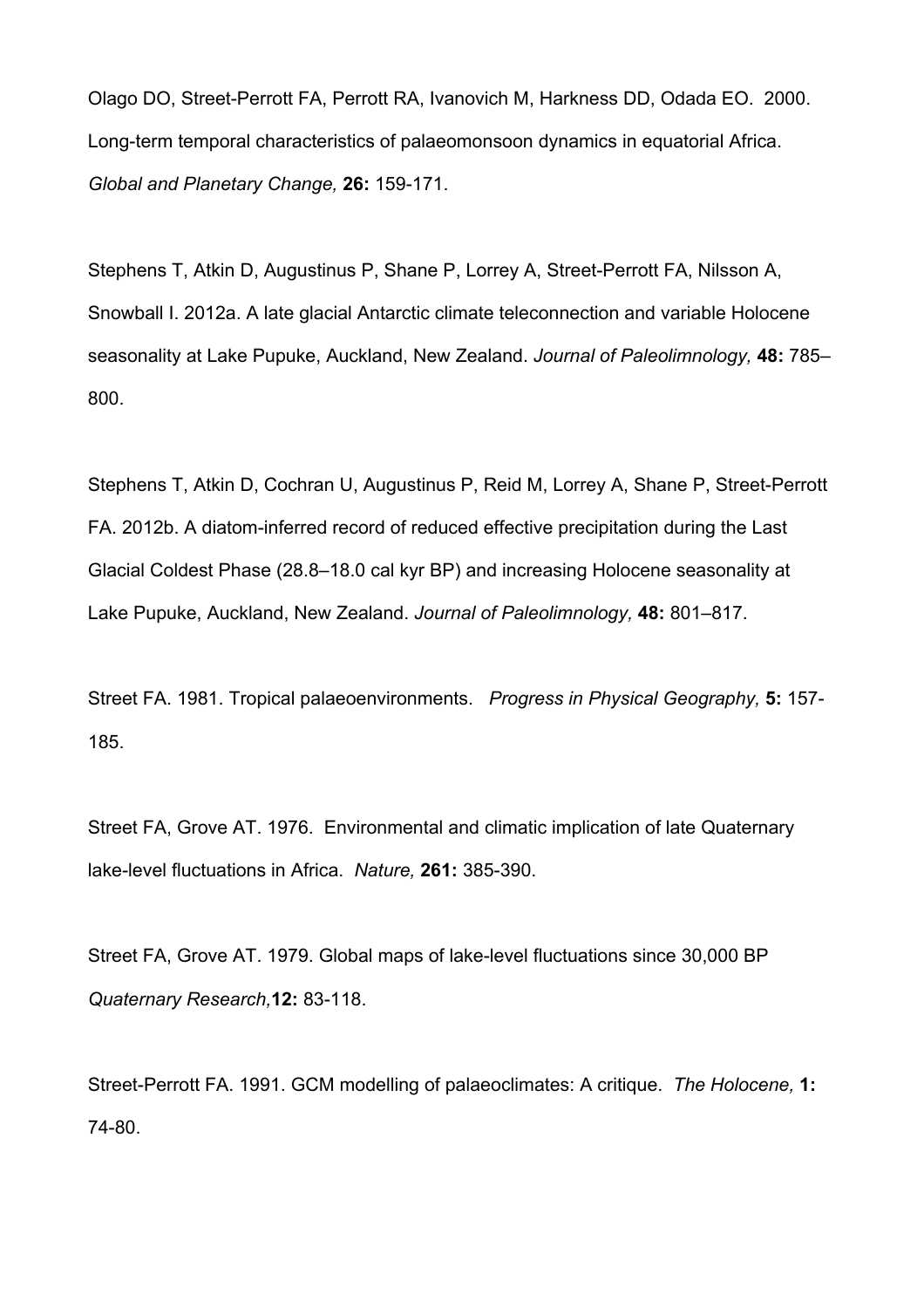Street-Perrott FA, Barker PA. 2008. Biogenic silica, a neglected component of the coupled global biogeochemical cycles of carbon and silicon: potential for investigation using Quaternary lake-sediment records. *Earth Surface Processes and Landforms,* **33:** 1436- 1457.

Street-Perrott FA, Goudie AS. 1984. Techniques for the study of glacial fluctuations In: *International Karakoram Project volume one.* [Miller KJ. (Ed.] Cambridge University Press: Cambridge; pp. 94-100.

Street-Perrott FA, Harrison SP. 1984. Temporal variations in lake levels since 30,000 yr BP - An index of the global hydrological cycle. *Geophysical Monograph, American Geophysical Union,* **29:** 118-120.

Street-Perrott FA, Harrison SP. 1985. Lake-level fluctuations. In: *Paleoclimate Data and Modeling* [Hecht AD, (Ed.)]. John Wiley: New York; pp. 291-340.

Street-Perrott FA, Perrott RA. 1990. Abrupt climatic changes in the tropics - Influence of Atlantic Ocean circulation. *Nature,* **343:** 607-612.

Street-Perrott FA, Roberts N. 1983. Fluctuations in closed-basin lakes as an indicator of past atmospheric circulation patterns. In: *Variations in the Global Water Budget* [Street-Perrott A, Beran, M, Ratcliffe R. (Eds.)]. D Reidel: Dordrecht; pp. 331-345.

Street-Perrott FA, Marchand DS, Roberts N, Harrison SP.1989a. Global Lake-Level Variations from 18,000 to 0 Years Ago: A Palaeoclimatic Analysis. *U.S. Department of Energy Technical Report,* TRO46, 213 pp.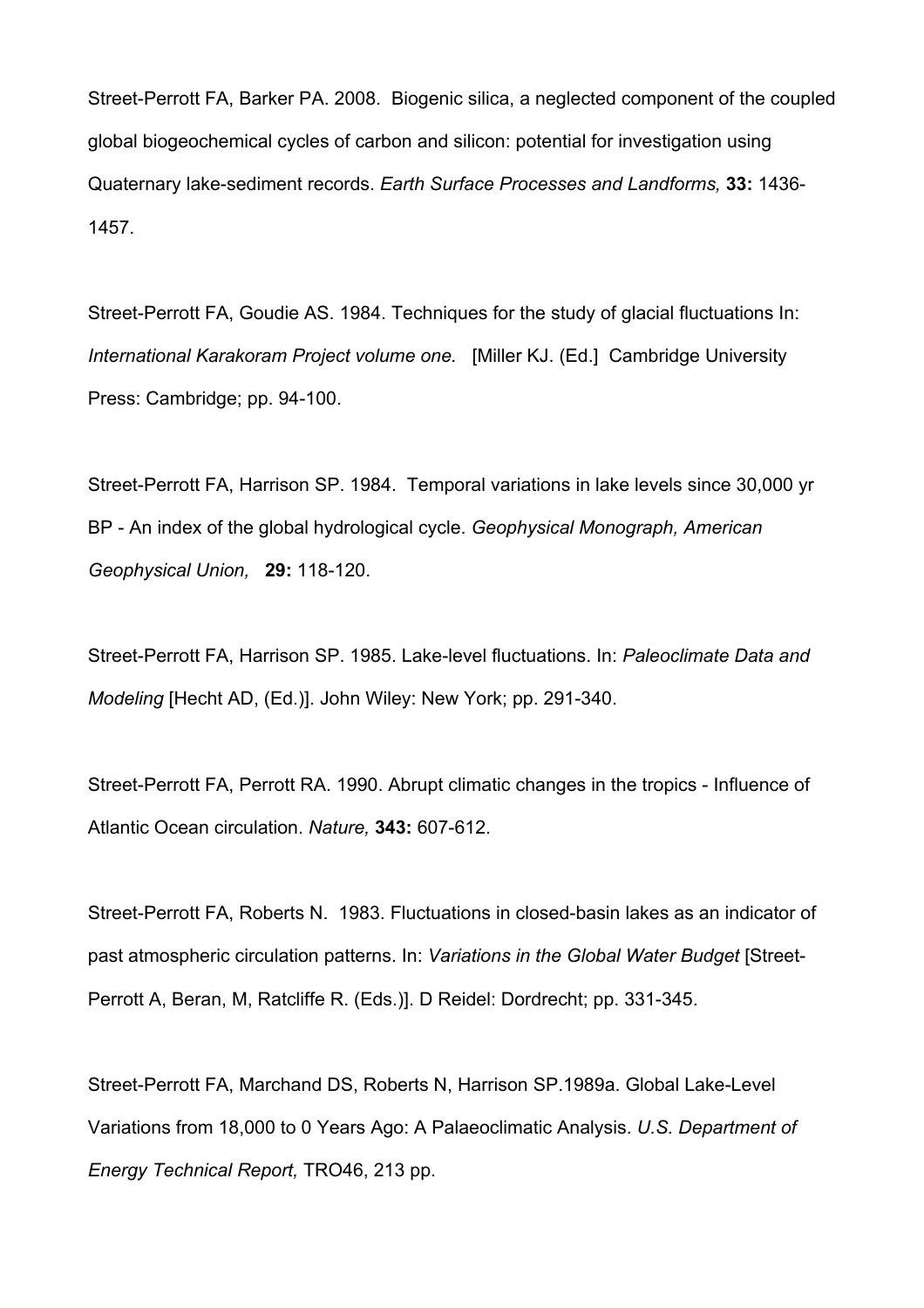Street-Perrott FA, Perrott RA, Harkness DD. 1989b. Anthropogenic soil erosion, Lake Pátzcuaro, Michoacán, Mexico, during the Preclassic and Late Postclassic - Hispanic Periods *American Antiquity,* **54:** 759-765.

Street-Perrott FA, Mitchell JFB, Marchand DS, Brunner JS. 1990. Milankovitch forcing of the tropical monsoons: A comparison of geological evidence and numerical simulations for 9,000 yBP. *Transactions of the Royal Society of Edinburgh, Earth Sciences,* **81:** 407-427.

Street-Perrott FA, Hales PE, Perrott RA, Fontes J-Ch, Pearson A.1993. Limnology and palaeolimnology of a tropical karstic lake: Wallywash Great Pond, Jamaica. *Journal of Paleolimnology,* 9: 3-22.

Street-Perrott FA, Huang Y, Perrott RA, Eglinton G, Barker, PA, Ben Khelifa L, Harkness, DD, Olago, DO. 1997. Impact of lower atmospheric  $CO<sub>2</sub>$  on tropical mountain ecosystems. *Science,* **278:** 1422-1426.

Street-Perrott FA, Huang Y, Perrott RA, Eglinton G. 1998. Carbon isotopes in lake sediments and peats of last glacial age: implications for the global carbon cycle. In: *Stable Isotopes: Integration of Biological, Ecological and Geochemical Processes.* [Griffiths H. (Ed.)] BIOS Scientific Publishers: Oxford; pp. 381-396.

Street-Perrott FA, Holmes JA, Allen MJ, Barber NGH, Fothergill PA, Harkness DD, Ivanovich M, Kroon D, Perrott RA, Waller MP. 2000. Drought and dust deposition in the West African Sahel: a 5500-year record from Kajemarum Oasis, Northeastern Nigeria. *The Holocene,* **10:** 293-302.